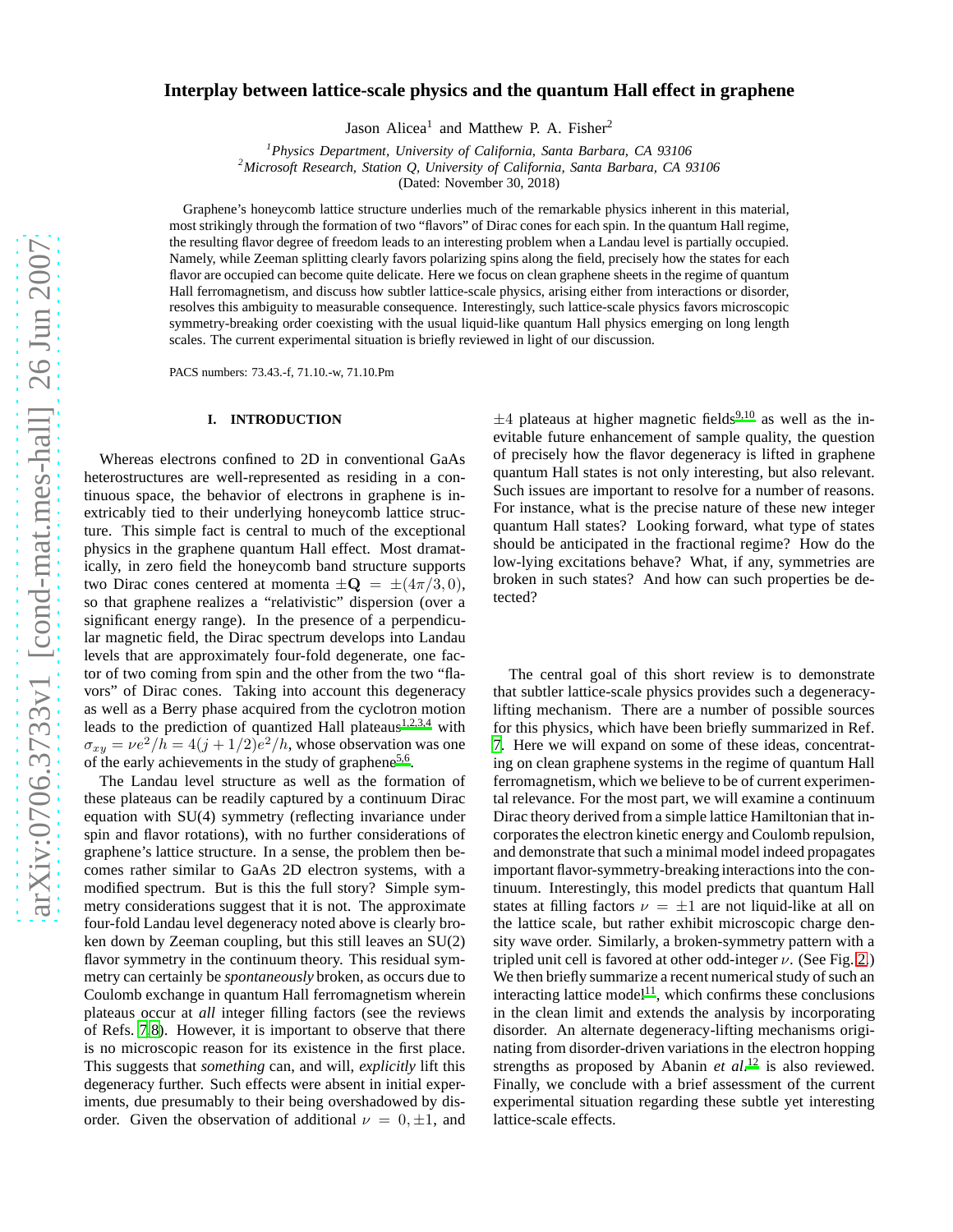## **II. CONTINUUM THEORY FROM AN INTERACTING LATTICE MODEL**

A minimal lattice model for graphene that can be expected to realize integer and fractional quantum Hall states when a strong magnetic field is turned on should consist of two parts: electron kinetic energy plus Coulomb repulsion. It is reasonable, then, to start by understanding the physics contained in such a Hamiltonian, which we write using second quantization as

<span id="page-1-0"></span>
$$
H = H_{\rm KE} + H_{\rm Coul}, \tag{1}
$$

$$
H_{\rm KE} = -t \sum_{\langle \mathbf{x} \mathbf{x}' \rangle} \sum_{\alpha = \uparrow, \downarrow} [c_{\alpha \mathbf{x}}^{\dagger} c_{\alpha \mathbf{x}'} + \text{H.c.}], \tag{2}
$$

$$
H_{\text{Coul}} = U \sum_{\mathbf{x}} \left[ \frac{1}{4} (n_{\mathbf{x}})^2 - \frac{1}{3} \mathbf{S}(\mathbf{x})^2 \right]
$$

$$
+ \frac{1}{2} \sum_{\mathbf{x} \neq \mathbf{x'}} V(\mathbf{x} - \mathbf{x'}) n_{\mathbf{x}} n_{\mathbf{x'}}.
$$
(3)

In these expressions,  $c_{\alpha x}^{\dagger}$  is the electron creation operator for spin  $\alpha$ ,  $n_{\alpha x} = c_{\alpha x}^{\dagger} c_{\alpha x}$  is the corresponding electron number operator,  $n_x = n_{\uparrow x} + n_{\downarrow x}$ , and  $S(x) = \frac{1}{2} c_{\alpha x}^{\dagger} \sigma_{\alpha \beta} c_{\beta x}$ is the usual spin operator with  $\sigma$  a vector of Pauli matrices. The first term in  $H_{\text{Coul}}$  contains the on-site repulsion energy, written in a manifestly SU(2)-invariant form, while the second represents the long-range part of the Coulomb repulsion, with  $V(\mathbf{x})$  the Coulomb potential. Normal ordering of the operators in Eq. [\(3\)](#page-1-0) is understood.

The kinetic energy term in the Hamiltonian can be readily diagonalized to reveal two Dirac points at momenta  $\pm \mathbf{Q} =$  $\pm$ (4π/3,0), which lie at the Fermi level when there is one electron per site. To describe excitations near the two nodes, it is highly convenient to pass to a continuum formulation by expanding the momentum-space fermion operators in terms of two flavors of continuum Dirac fermion fields (denoted  $R$ and  $L$ ) as follows,

$$
c_{\alpha \mathbf{q} + \mathbf{Q}a} \sim \gamma \psi_{\alpha R a}(\mathbf{q}) \tag{4}
$$

$$
c_{\alpha\mathbf{q}-\mathbf{Q}a} \sim \gamma i\eta_{ab}^y \psi_{\alpha Lb}(\mathbf{q}), \qquad (5)
$$

where  $\gamma = \sqrt{2}/(3^{1/4}l)$  (*l* is the linear system size). Here and below we reserve indices  $\alpha$ ,  $\beta$  for spin, A, B for flavor, and  $a, b$  for the honeycomb sublattice. It is also useful to employ Pauli matrices  $\sigma_{\alpha\beta}^j$ ,  $\tau_{AB}^j$ , and  $\eta_{ab}^j$  that contract with the spin, flavor, and sublattice indices, respectively. We will use the convention that suppressed indices on the fields are implicitly summed (*i.e.*,  $\psi^{\dagger} \psi \equiv \sum_{\alpha Aa} \psi^{\dagger}_{\alpha Aa} \psi_{\alpha Aa}$ ).

With these identifications, it is straightforward to recast the full interacting Hamiltonian into a continuum Dirac theory. Upon turning on the external magnetic field, one can essentially guess the leading kinetic energy and interaction terms, namely

<span id="page-1-2"></span>
$$
\mathcal{H}_0 = -i\hbar v \int d^2 \mathbf{x} \psi^{\dagger} [\eta^x D_x + \eta^y D_y] \psi \n+ \frac{1}{2} \int d^2 \mathbf{x} d^2 \mathbf{x}' \rho_{\text{tot}}(\mathbf{x}) V(\mathbf{x} - \mathbf{x}') \rho_{\text{tot}}(\mathbf{x}'),
$$
\n(6)

with  $v \approx 10^6$  m/s the Fermi velocity,  $D_j = \partial_j - i(e/\hbar)A_j$ , and  $\rho_{\text{tot}} = \psi^{\dagger} \psi$  the total density. For concreteness we take the magnetic field  $\mathbf{B} = \nabla \times \mathbf{A}$  in the + $\hat{\mathbf{z}}$  direction, normal to the graphene sheet. These contributions clearly exhibit an SU(4) symmetry, being invariant under arbitrary spin/flavor rotations. A more careful derivation, however, reveals a number of anisotropy terms, which break this SU(4) symmetry down to  $U(1)_{spin} \times [U(1) \times Z_2]_{flavor}$ . Writing the full Hamiltonian as  $\mathcal{H} = \mathcal{H}_0 + \mathcal{H}_1$ , these additional interactions can be written as follows,

<span id="page-1-1"></span>
$$
\mathcal{H}_1 = \int d^2 \mathbf{x} \{ -g\mu_B \mathbf{B} \cdot \mathbf{S}_{\text{tot}} + \frac{1}{4} u_0 [\rho_{\text{tot}}^2 + \rho_{\text{stag}}^2 \n- \frac{8}{3} (\mathbf{S}_{R1}^2 + \mathbf{S}_{L2}^2 + 6 \mathbf{S}_{R1} \cdot \mathbf{S}_{L2} + (1 \leftrightarrow 2)) ] \n- \sum_{\mathbf{r}} v_1(\mathbf{r}) \rho_{\text{stag}}(\mathbf{x} + \mathbf{r}) \rho_{\text{stag}}(\mathbf{x}) \n- u_2[J_+^\dagger J_+ + J_-^\dagger J_-] \}, \tag{7}
$$

where  $S_{\text{tot}} = \frac{1}{2} \psi^{\dagger} \sigma \psi$  is the uniform spin density,  $\rho_{\text{stag}} =$  $\psi^{\dagger} \tau^z \eta^z \psi$  represents the staggered electron density between sublattices 1 and 2 of the honeycomb (see Fig. [2\)](#page-3-0),  $S_{Aa}$  =  $\frac{1}{2}\psi_{Aa}^{\dagger}\boldsymbol{\sigma}\psi_{Aa}$ , and  $J_{+}=\psi_{R1}^{\dagger}\psi_{L2}$  and  $J_{-}=\psi_{R2}^{\dagger}\psi_{L1}$  represent components of the density oscillating at wave vectors  $\pm 2Q$ . The sum in Eq. [\(7\)](#page-1-1) is over Bravais lattice vectors. Once again, normal ordering is understood in the interactions above.

While the presence of these short-range anisotropy terms is not *a priori* obvious (apart from the Zeeman coupling), each has a simple physical interpretation. The second term in Eq. [\(7\)](#page-1-1) merely encodes the on-site  $U$  repulsion; displaying the lattice constant  $a_0$  explicitly, we have

$$
u_0 = \sqrt{3}a_0^2 U/4.
$$
 (8)

The third, whose coupling is given by

$$
v_1(\mathbf{r}) = \frac{\sqrt{3}a_0^2}{8}[V(\mathbf{r} + a_0/\sqrt{3}\hat{\mathbf{y}}) - (1 - \delta_{\mathbf{r},\mathbf{0}})V(\mathbf{r})], \quad (9)
$$

represents an inter-sublattice repulsion that reflects the smaller Coulomb energy cost for electrons residing on the same sublattice versus opposite sublattices. While this interaction is certainly short-ranged, the above non-local form must be retained when dealing with filling factors  $\nu = \pm 1$  to have an effect. At other integer filling factors, however, a purely local form suffices, and one can replace

$$
\sum_{\mathbf{r}} v_1(\mathbf{r}) \rho_{\text{stag}}(\mathbf{x} + \mathbf{r}) \rho_{\text{stag}}(\mathbf{x}) \to u_1 \rho_{\text{stag}}^2,
$$
 (10)

$$
u_1 \approx \frac{1}{\sqrt{3}} a_0^2 \left(\frac{e^2}{4\pi\epsilon a_0}\right),\tag{11}
$$

where  $\epsilon$  is the (unscreened) dielectric constant. The final term represents the intra-sublattice repulsion between density components oscillating at  $\pm 2Q$ , with

$$
u_2 \approx \frac{4}{\sqrt{3}} u_1. \tag{12}
$$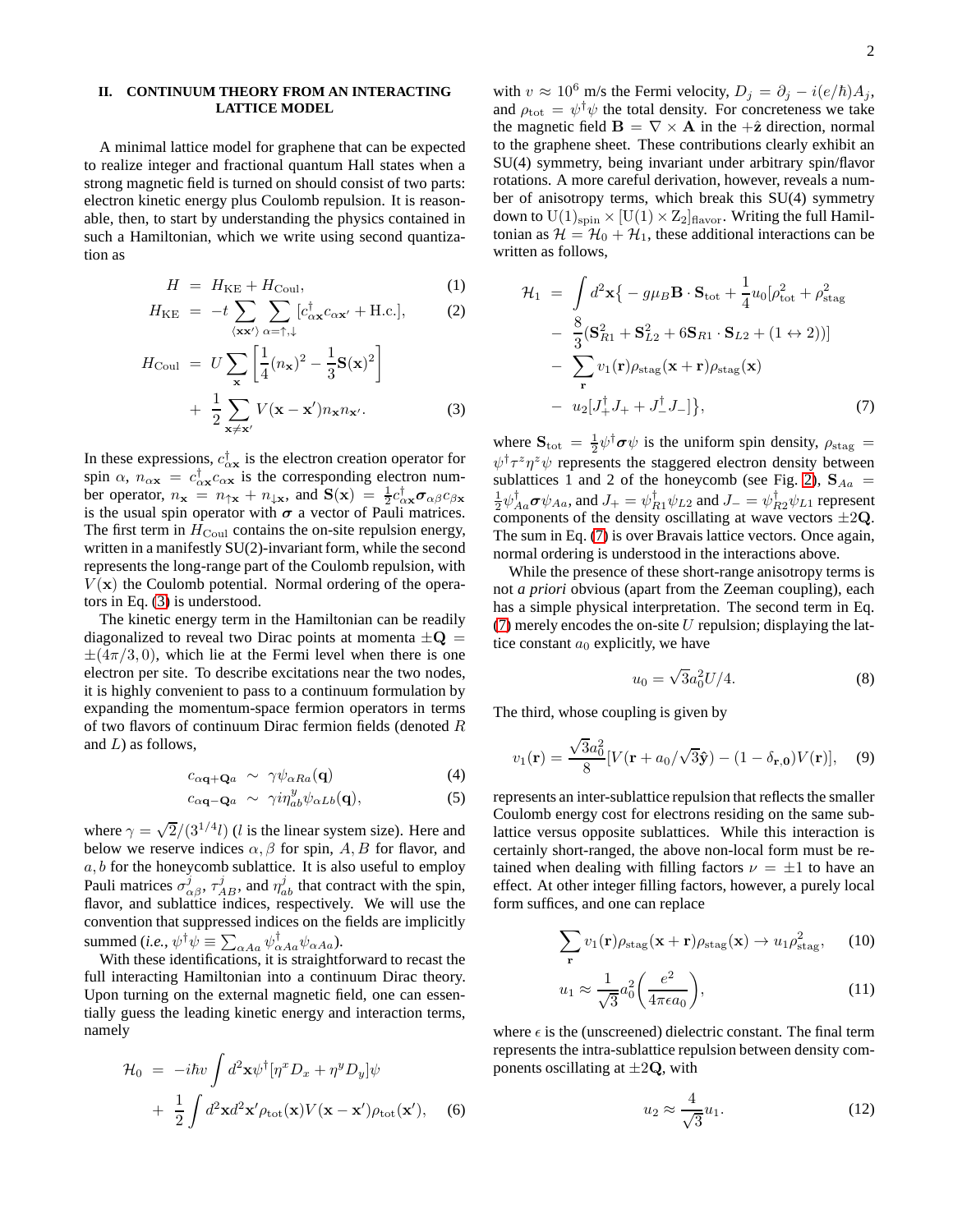We note that the  $u_2$  interaction was also noticed by Goerbig *et al*., [13](#page-5-12) though at odd-integer filling factors we find that the  $v_1$  term provides the leading flavor-symmetry-breaking interaction.

Before turning to the implications of these interactions for quantum Hall states, it is useful to note the hierarchy of energy scales in the problem. The kinetic energy term in the SU(4)-invariant  $\mathcal{H}_0$  gives rise to four-fold degener-ate Landau levels<sup>[1](#page-5-0)[,14](#page-5-13)</sup> indexed by an integer  $n$ , with energies  $E_n = \text{sign}(n)\sqrt{2e\hbar v^2B|n|}$ . The spacing between the  $n = 0$ and  $n = \pm 1$  levels is the largest energy scale at roughly  $400\sqrt{B[T]}$  K, where  $B[T]$  is the magnetic field evaluated in Teslas. The characteristic Coulomb energy scales with the field in the same way:

$$
\mathcal{E}_C \equiv \frac{e^2}{4\pi\epsilon_{\rm RPA}\ell_B} \sim 100\sqrt{B[\rm{T}]} \,\mathrm{K},\tag{13}
$$

where  $\ell_B$  is the magnetic length and  $\epsilon_{\rm RPA}$  is the screened dielectric constant computed within the random phase approximation<sup>[15](#page-5-14)</sup>, which yields  $\epsilon_{\rm RPA} \approx 5\epsilon_0$ . The energies associated with the symmetry-breaking terms in  $\mathcal{H}_1$  are much smaller at laboratory fields. The Zeeman energy for instance is  $g\mu_B B \sim B$ [T] K. Furthermore, as emphasized in Ref. [13](#page-5-12) the energies for the short-range interactions in  $\mathcal{H}_1$  are down by factors of  $a_0/\ell_B$  compared with  $\mathcal{E}_C$ . The associated scale for these terms is

<span id="page-2-0"></span>
$$
\mathcal{E}_{\text{short-range}} \equiv \frac{e^2}{4\pi\epsilon a_0} \left(\frac{a_0}{\ell_B}\right)^2 \sim B[\text{T}] \text{ K},\qquad(14)
$$

the first factor being the characteristic lattice-scale Coulomb energy and the second reflecting the average number of electrons in the highest occupied Landau level per unit cell. As we will discuss below, an exception occurs at filling factors  $\nu = \pm 1$ , where the scale for flavor symmetry breaking is down by an additional factor of  $a_0/\ell_B$ . Given the clear separation in energy scales above, it is reasonable to first consider the physics contained in  $\mathcal{H}_0$ , and then take into account the additional symmetry-breaking terms in  $H_1$ . This is the strategy we will follow below.

#### **III. IMPLICATIONS FOR QUANTUM HALL STATES**

Let us now very briefly review some aspects of integer quantum Hall physics expected from the SU(4) invariant Hamiltonian  $H_0$ . Apart from the integer quantum Hall states occurring at filling factors  $\nu = 4(j + 1/2)$ , where the highest occupied Landau level is completely full, it is well-established that quantum Hall ferromagnetism emerges at other integer filling factors due to Coulomb exchange<sup>[7](#page-5-6)[,8](#page-5-7)[,16](#page-5-15)</sup>. Here, in the absence of anisotropy terms the SU(4) symmetry enjoyed by  $\mathcal{H}_0$  is broken spontaneously, giving way to gapless Goldstone modes analogous to spin waves<sup>[17](#page-5-16)</sup> (the number depends on  $\nu$ ) and SU(4) [s](#page-5-17)kyrmions<sup>18[,19](#page-5-18)</sup> that provide the lowest-energy charge excitations in the  $n = 0, \ldots, \pm 3$  levels<sup>[17](#page-5-16)</sup>.

The physics of quantum Hall ferromagnetism in graphene is substantially modified by the anisotropy terms in  $\mathcal{H}_1$ . Only a subset of the SU(4) symmetry will be spontaneously broken, the Goldstone modes will generally become gapped, and the skyrmion character will change as well. Here we will focus for the most part on elucidating the qualitative features of these effects, obtained within a Hartree-Fock framework; quantitative aspects have been discussed elsewhere $17,20,21$  $17,20,21$  $17,20,21$ . We will specialize to the  $n = 0$  and  $n = 1$  Landau levels ( $n = -1$ is related by particle-hole symmetry). To this end, we first note a simple yet crucial feature of the Landau level wave functions that will prove illuminating. Namely, the  $n = 0$ single-particle wave functions for flavor L reside entirely on honeycomb sublattice 1, while flavor  $R$  states reside entirely on sublattice 2. In contrast, the probability weight for  $n \neq 0$ wave functions is evenly distributed between both sublattices. The effect of  $H_1$  in these two cases differs completely as a result of this distinction.

Consider the  $n = 0$  Landau level first. Employing the standard Landau level projection, the interactions simplify greatly here due to the character of the wave functions noted above, with the  $u_2$  term dropping out entirely. At filling factor  $\nu = -1$ , corresponding to a quarter-filled level, Zeeman coupling clearly favors a spin-polarized state; the on-site  $U$  interaction can then play no role due to Pauli exclusion. The fate of the flavor degree of freedom is thus set by the sublattice repulsion in  $\mathcal{H}_1$ . It is useful to note that a general flavor-polarized state can be expressed as

<span id="page-2-1"></span>
$$
|\theta,\phi\rangle = \prod_{m=0}^{\infty} \left[ \cos\frac{\theta}{2} c_{\uparrow R,m}^{\dagger} + \sin\frac{\theta}{2} e^{i\phi} c_{\uparrow L,m}^{\dagger} \right] |\text{vac}\rangle, \quad (15)
$$

where  $c_{\uparrow A,m}^{\dagger}$  adds a spin-up, flavor-A particle with angular momentum m into the  $n = 0$  Landau level and  $|vac\rangle$  corresponds to the empty  $n = 0$  level. The angles  $\theta$ ,  $\phi$  specify the polarization direction in "flavor space", shown schematically in Fig. [1.](#page-3-1) In particular, "easy-axis" flavor polarization is favored here, with  $\theta = 0$  or  $\pi$ , resulting in a state with all the electrons occupying the  $n = 0$  level spontaneously choosing to reside on one honeycomb lattice as shown in Fig. [2\(](#page-3-0)a). The physics behind this microscopic charge density wave (CDW) is simple: the electrons can stay farther apart from one another by remaining on one sublattice.

It is important to note that this effect is rather weak. First, the gap  $\Delta_f$  for exciting "flavor waves" (which weakly modulate the system away from the perfect CDW, much like a spin wave) is quite small:

$$
\Delta_f \approx 4 \times 10^{-3} (B[\text{T}])^{3/2} \text{K},\tag{16}
$$

which is down by an extra small factor of  $a_0/\ell_B$  compared to  $\mathcal{E}_{\text{short-range}}$  in Eq. [\(14\)](#page-2-0). Despite appearances, a local  $\rho_{\text{stag}}^2$ interaction is insensitive to  $\theta$  and  $\phi$  above, for the same reason that  $(S^z)^2$  is trivial for a spin-1/2 moment. Rather, it is the non-local part of the sublattice repulsion in  $\mathcal{H}_1$  that provides the degeneracy lifting, resulting in the additional small factor noted above. The spin-wave gap, by contrast, is much larger at  $\Delta_s = g \mu_B B \approx B$ [T] K; hybrid "spin-flavor waves" cost a similar energy. The smallness of the flavor anisotropy implies that "flavor skyrmions" will provide the lowest-energy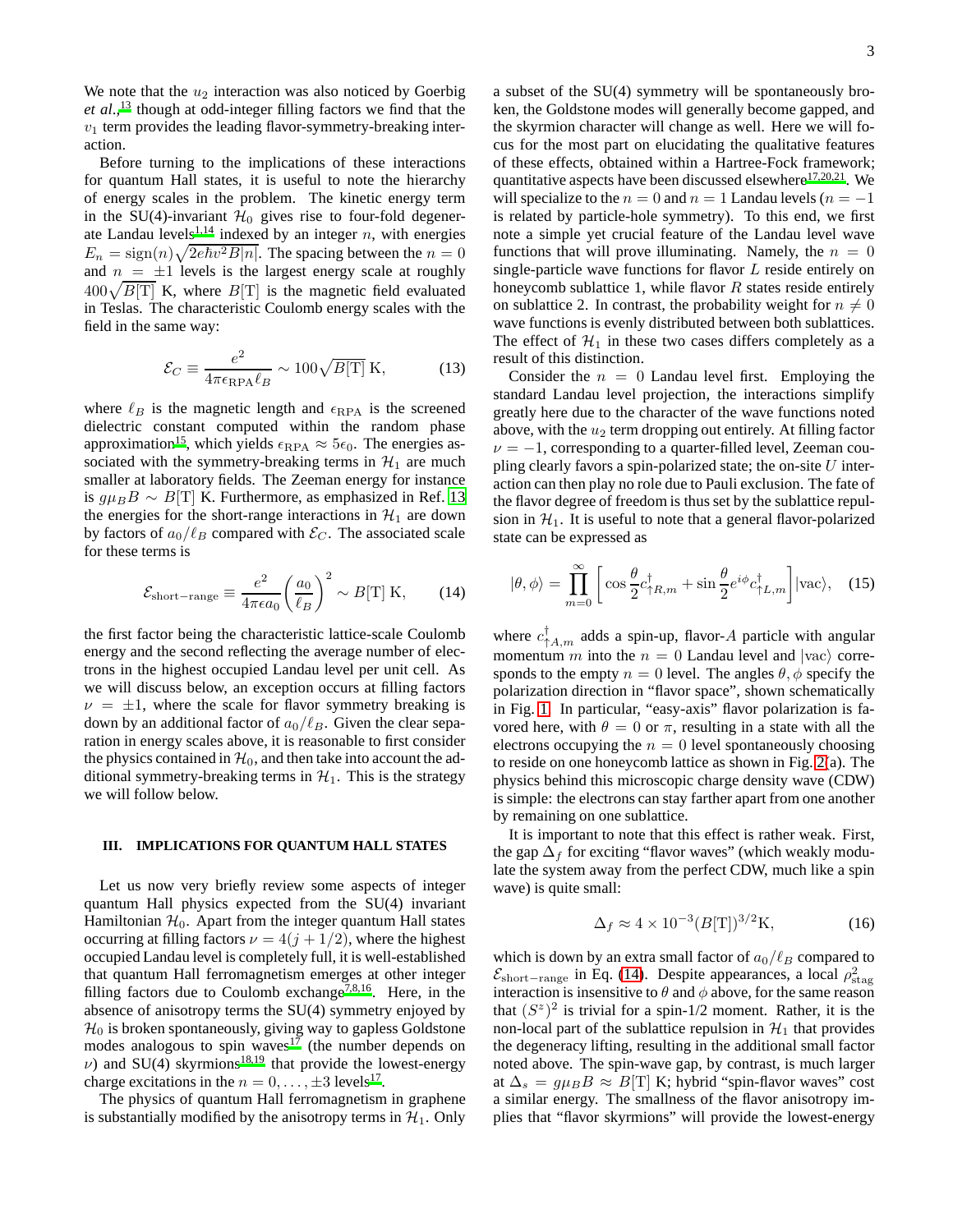

<span id="page-3-1"></span>FIG. 1: Order-parameter space for flavor-polarized states. Interactions favor "easy-axis" polarization at  $\nu = \pm 1$ , but "easy-plane" polarization at  $\nu = 3, 5$ . The corresponding lattice-scale order is shown schematically in Fig. [2.](#page-3-0) Disorder of the type discussed in Sec. V, however, favors easy-plane polarization at  $\nu = \pm 1$ .



<span id="page-3-0"></span>FIG. 2: Lattice-scale symmetry-breaking patterns favored by interactions at (a)  $\nu = \pm 1$  and (b)  $\nu = 3, 5$ . On the left, the electron density is higher on one of the two sublattices. On the right translation symmetry is broken, along with, in general, rotation and reflection symmetries due to the formation of lattice-scale currents circulating around hexagons. For example, one such ordering involves currents circulating uniformly around the shaded hexagons.

charge excitations, but also suggests that other mechanisms not included here may influence the flavor degree of freedom, as we will discuss below. Second, only the relatively small number of electrons in the  $n = 0$  level participate in the CDW (around  $1.4 \times 10^{-5} B[T]$  electrons per hexagon), though in principle its presence may be detected with STM or NMR measurements<sup>[20](#page-5-19)</sup>. Analogous results hold for the particle-hole related  $\nu = 1$  filling factor.

The ground state at  $\nu = 0$  depends on the competition between Zeeman coupling and the on-site  $U$  versus the sublattice repulsion, which is much more effective here since even a local  $\rho_{\rm stag}^2$  interaction behaves nontrivially on polarized states. If the former dominate, then the ground state will clearly be spin-polarized, with electrons equally occupying both sublattices. This transpires provided  $g\mu_B B + 2u_0\rho_0 > 4u_1\rho_0$ , where  $\rho_0 = 1/(2\pi \ell_B^2)$  is the density of a quarter-filled Landau level. For clean graphene sheets on a  $SiO<sub>2</sub>$  substrate, we estimate that this inequality is satisfied if  $U \gtrsim 4$  eV. Otherwise the sublattice repulsion will dominate, and a spin-singlet CDW emerges. We emphasize that here the CDW order can be much more robust than at  $\nu = \pm 1$ , the flavor-wave gap now being set by  $4u_1\rho_0 - (g\mu_B B + 2u_0\rho_0)$  which should generically be of order Eshort−range. Which scenario prevails is unclear because of uncertainties in the magnitude of  $U<sub>1</sub><sup>22</sup>$  $U<sub>1</sub><sup>22</sup>$  $U<sub>1</sub><sup>22</sup>$ though a spin-polarized state can always be achieved by tilting the field to enhance the effective  $q$ -factor. In either case, the charge gap is expected to be set by mixed spin/flavor-textured skyrmions. For instance, in the spin-polarized state skyrmions will have lower energy if they degrade the spin polarization while simultaneously restoring CDW order. The dependence of the activation energy on an in-plane field can allow one to distinguish between these ground states. An increase is expected in the spin-polarized state since the larger effective gfactor reduces the optimal skyrmion size and hence raises their energy, while a decrease is expected for the spin-singlet CDW since here skyrmions induce a revival of spin polarization.

Next we discuss the  $n = 1$  Landau level, beginning with filling factor  $\nu = 3$ . The physics is similar for  $\nu = 5$  and will not be discussed separately. Since the wave functions now live equally on both sublattices, one must wrestle with all terms in  $H_1$ . Satisfying the Zeeman coupling requires full spin polarization, so again the on-site  $U$  repulsion drops out. A general flavor-polarized state can be written as in Eq. [\(15\)](#page-2-1), with the creation operators now filling  $n = 1$  Landau levels. Both the  $u_1$  and  $u_2$  terms lift the ordering degeneracy here, though the effects are subtle since the form of the wave functions dictates that  $\langle \rho_{\text{stag}} \rangle = \langle J_{\pm} \rangle = 0$  for any  $\theta$ ,  $\phi$ . Rather, the symmetry-breaking comes from exchange contributions. In particular,  $u_1$  favors "easy-plane" polarization, *i.e.*,  $\theta = \pi/2$  and arbitrary  $\phi$ , while  $u_2$  favors easy-axis polarization. A quantitative estimate suggests that the former easy-plane state, which is characterized by an order parameter  $\langle \psi^{\dagger}(\tau^x + i\tau^y) \psi \rangle \neq 0$ , has lower energy. This state is ordered at wave vectors  $\pm Q$ , and exhibits the symmetrybreaking pattern shown in Fig. [2\(](#page-3-0)b). In general, rotation and reflection symmetries are broken as well, due to the formation of lattice-scale currents circulating around honeycomb plaquettes. The specific pattern of currents is determined by  $\phi$ , which within our theory is selected spontaneously. Consequently, one would expect a finite-temperature Kosterlitz-Thouless transition, which has yet to be definitively observed in a quantum Hall system. While graphene may eventually provide a clean setting for realizing this physics, we note that (presumably) higher-order lattice effects will energetically favor specific values of  $\phi$ .

At filling factor  $\nu = 4$ , the ground state depends on the strength of Zeeman coupling and the on-site  $U$  relative to the  $u_1$  and  $u_2$  interactions. The former terms favor a fully spinpolarized state, while the latter favor a spin-singlet state with easy-plane flavor polarization. Variational energetics suggest that for reasonable values of  $U$  the ground state is spin polarized, and hence does not exhibit lattice-scale order.

Similar physics can be expected at higher- $|n|$  Landau levels, although this problem has not yet been examined quantitatively. With regard to fractional quantum Hall states, which have been studied theoretically<sup>[3](#page-5-2)[,17](#page-5-16)[,23](#page-5-22)[,24](#page-5-23)[,25](#page-5-24)[,26](#page-5-25)</sup> but not yet observed, the anisotropy terms considered here should be kept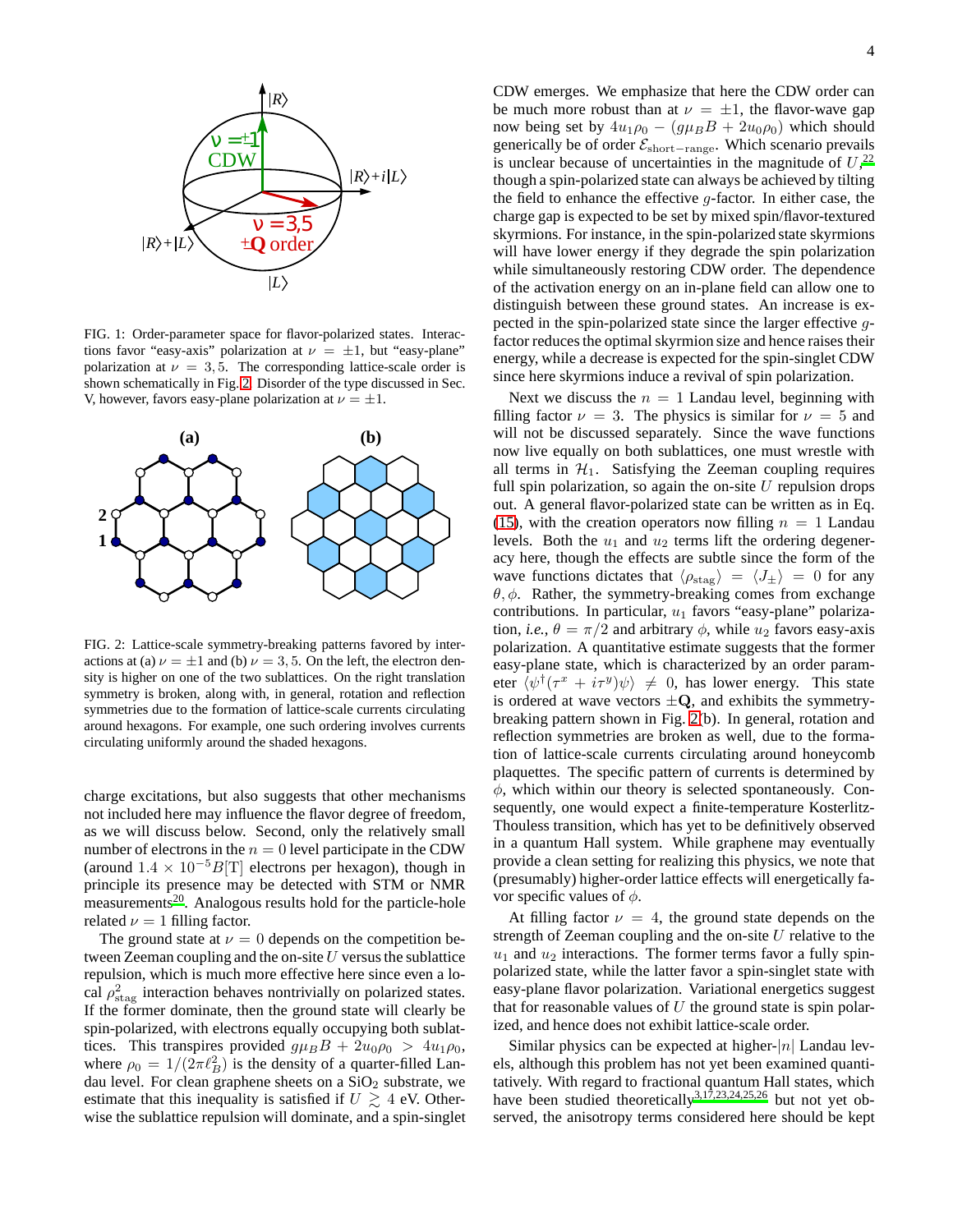in mind, particularly in situations where a number of states are energetically competitive.

### **IV. NUMERICS**

The picture presented above for the nature of quantum Hall states at odd-integer filling factors is supported by recent numerics by Sheng *et al*. [11](#page-5-10) These authors carried out an exact diagonalization study of the interacting Hamiltonian in Eq. [\(1\)](#page-1-0), incorporating the magnetic field directly on the lattice (*i.e.*, sending  $t \to te^{iA_{\mathbf{xx'}}}$ , where  $A_{\mathbf{xx'}}$  is the lattice vector potential, and including the Zeeman energy) and additionally allowing for random on-site chemical potential disorder. Assuming the Zeeman splitting is sufficiently large so that spin-up and spin-down Landau levels are well-separated, the many-body wave functions were obtained exactly upon projecting onto the highest occupied Landau level. Up to 24 electrons in the projected level were considered, in systems with linear dimensions up to  $200 \times 200$  and periodic boundary conditions.

In the clean limit appropriate to the discussion above, spinand flavor-polarized ground states are found numerically at filling factors  $\nu = -1$  and  $\nu = 3$ . In particular, a clear easy-axis anisotropy is observed at  $\nu = -1$ , corresponding to the lattice-scale CDW order of Fig. [2\(](#page-3-0)a). The anisotropy energy characterizing the energy difference between the easyaxis and easy-plane polarized states (see Fig. [1\)](#page-3-1) is indeed found to be quite small, on the order of  $\mathcal{E}_C(a_0/\ell_B)^2$  as expected from our Hartree-Fock analysis. Again, we note that this is down by a factor of  $a_0/\ell_B$  compared to  $\mathcal{E}_{short-range}$ since a local  $\rho_{\rm stag}^2$  interaction does not split the ordering degeneracy. Unfortunately, the smallness of the anisotropy energy did not permit numerical resolution of the correspondingly small gap  $\Delta_f$  for flavor-waves out of the easy-axis state. At  $\nu = 3$ , easy-plane flavor polarization emerges. A strong finite-size effect supports the lattice-scale structure predicted for this state [see Fig. [2\(](#page-3-0)b)]. Specifically, the easy-plane state occurs only if both linear dimensions of the system are divisible by 3; otherwise easy-axis polarization occurs, since the ordering at wave vectors  $\pm Q$  would then be "frustrated" at the boundaries. Finite-size scaling suggests that the easy-plane state wins in the thermodynamic limit, since the ground-state energy per particle exhibits an upturn when the easy-axis state occurs. Thus, numerics are entirely consistent with our analytic predictions for the clean limit, and, importantly, can provide valuable information about the stability of quantum Hall ferromagnetism when disorder is included, as we will mention briefly at the end of this review.

#### **V. DISORDER EFFECTS AT**  $\nu = \pm 1$

We now return to filling factors  $\nu = \pm 1$ , where the flavor symmetry breaking encoded in the interacting lattice model we have been focusing on was found to be rather weak. Abanin *et al.*<sup>[12](#page-5-11)</sup> have proposed an interesting alternative effect which may provide the dominant flavor symmetry breaking mechanism—*disorder*. Real graphene sheets inevitably

exhibit some degree of structural imperfection, which may arise for instance from the presence of a substrate. Atomic force microscopy on graphene samples examined in Ref. [27](#page-5-26) revealed surface ripples with a typical lateral length  $\xi$  of a few tens of nanometers (though ensuing fabrication advances produced higher-mobility samples with ripples below the res-olution of their microscope<sup>[27](#page-5-26)</sup>). Such distortions give rise to spatially varying electron hopping strengths, which appear as an effective inhomogeneous magnetic field in the continuum, directed oppositely for the two flavors. In our notation this corresponds to sending

$$
D_j \to D_j - i(e/\hbar)a_j(\mathbf{x})\tau^z \tag{17}
$$

in Eq. [\(6\)](#page-1-2), where  $\delta \vec{h}(\mathbf{x}) = \nabla \times \mathbf{a}$  is the effective field, whose magnitude was estimated to be around 0.1 to 1 T in Ref. [27.](#page-5-26) The vector potential  $a$ , being proportional to the local hopping strength deviations, was assumed to have white noise correlations with a correlation length  $\xi$  in Ref. [12.](#page-5-11)

One possible consequence of this random field is that the system may break up into domains with local easy-axis flavor polarization (*i.e.*, local CDW order) specified by the direction of  $\delta \vec{h}$ , at the cost of domain wall energy. This is the Larkin-Imry-Ma state<sup>[28](#page-5-27)[,29](#page-5-28)</sup>. Abanin *et al.*, however, argue that an easy-plane flavor-polarized state is energetically more favorable, at least for weak disorder. The physics behind this easy-plane selection can be understood by analogy to a ferromagnet, where spins preferentially align *perpendicular* to an applied field so they they can effectively gain energy by relaxing toward it. Just as we discussed at  $\nu = 3$  and 5, the easyplane state here will exhibit a Kosterlitz-Thouless transition; the transition temperature was estimated to be a few Kelvin in Ref. [12.](#page-5-11) The easy-plane anisotropy arising from disorder was estimated to be

$$
\Delta_{\text{disorder}} \sim \left(\frac{\delta h}{B}\right)^2 \left(\frac{\xi}{\ell_B}\right)^2 \mathcal{E}_C \sim \frac{(\delta h[\text{T}]\xi[\text{nm}])^2}{10\sqrt{B[\text{T}]}} \text{K}, \quad (18)
$$

where  $\delta h[T]$  is the typical effective field strength in Teslas and  $\xi$ [nm] is the disorder correlation length in nanometers. With δh in the range of 0.1 to 1 T and  $\xi \sim 30$  nm, this may indeed significantly exceed the intrinsic anisotropy  $\Delta_f$  arising from interactions. For systems with less structural imperfection<sup>[27](#page-5-26)</sup>, however, the competition between disorder and interactions may be quite delicate.

### **VI. CONCLUDING REMARKS**

We conclude by discussing the current experimental situation regarding the physics of quantum Hall ferromagnetism in graphene. Although  $\nu = \pm 4$  plateaus have been observed at high magnetic fields ( $B \ge 20$  T),<sup>[9](#page-5-8)[,10](#page-5-9)</sup> quantum Hall ferromagnetism is apparently not yet realized in the  $n = 1$  Landau level. Plateaus at  $\nu = 3, 5$  have yet to be resolved, and the activation energy at  $\nu = 4$  was found to be dominated by Zeeman splitting of the spin-up and spin-down states, rather than Coulomb energy as would be expected for a clean system. The situation is entirely different for the  $n = 0$  Landau